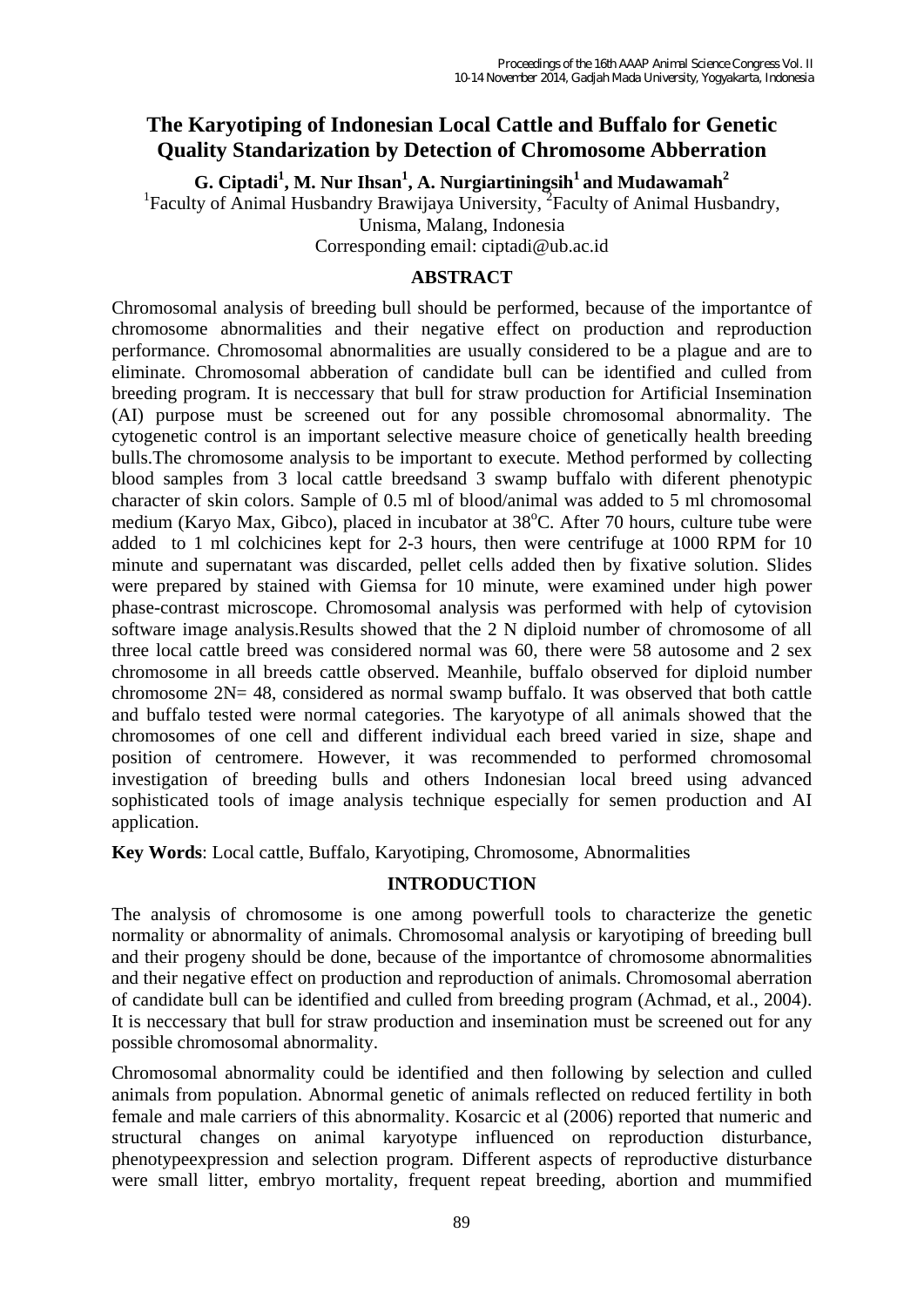embryo, offspring with abnormalities and also different kinds of sterility. On the basis of the important of chromosome abnormalities and their negative effect in the near future, chromosomal investigation of breeding bull and their progeny shoul be done in relation to genetic improvement and breeding of animals.

In Indonesia there are too many numbers of local ruminant that need to be characterized for their genetic potential, especially for standard karyotyping. In Indonesia, where Artificial Insemination (AI) implementation have started intensively, especially using imported bulls (bos Taurus) i.e. Limousine that have been reported on of the 50 exotic breeds with the problem of 1/29 translocation, then the chromosome analysis to be important to execute. It is important to think that cytogenetic control is an important selective measure choice of genetically health breeding bulls.

## **MATERIALS AND METHODS**

Method performed by collecting blood samples from both 3 local breed (Madura, Bali and Brahman, 3 bulls each) and 3 buffalo with diferent phenotipic character of skin color (grey, black and white/albino). Sample of 0.5 ml of blood/animal was added to 5 ml chromosomal medium (Karyo MAX ,Gibco), placed in incubator at 38 °C. After 70 hours, culture tube were added to 1 ml colchicines kept for  $2 - 3$  hours, then were centrifuge at 1000 RPM for 10 minute and supernatant was discarded, doing for 2 times respectively. The pellet cells added then by fixative solution. Slides were prepared by dropping the cell suspension on the glass slide and dried then stained with Giemsa stain. Slides were examined under high power phase-contrast microscope. Chromosomal analysis was performed with help of cytovision software image analysis.

Each animal blood was collected in sterile heparinized tubes. The method for culturing blood cells was used adopted from combination of several protocols (Miyake, 1985, Ahmad, 2004). Sample of 0.5 ml of blood was added to 5 ml medium (Karyo MAX .Gibco), placed in incubator at 38 °C. After 70 hours, add to 1 ml working solution of colchicines and kept for 2 – 3 hours, were centrifuge at 1000 RPM for 10 minute. Slides were prepared and dried then stained with with G banding was carried out in order to identifiy the 30 pairs of animals chromosome for normal metaphase scoring. The metaphase cells selected for 10 spreading chromosomes were photographed and karyotyped. Each chromosomes was identified according to the International Standart Chromosome Analysis according both number and its banding pattern.

## **RESULTS AND DISCUSSIONS**

Results showed that the 2 N diploid number of chromosome of all 3 local cattle breedswereconsidered normal was 60, there were 58 autosome and 2 sex chromosome in all cattle observed. Meanwhile, buffalo observed for diploid normal number  $2N = 48$ , considered as swamp buffalo. It was observed that all animals tested were normal. The karyotype analysis showed that the chromosomes of one cell and different individual each breed varied in size, shape and position of centromere.with a biarmed chromosome, in addition to the X and  $X$  or  $Y$  (Figure 1). The sex chromosome for bulls were  $XY$ , which the X-chromosome was the largest while the Y-chromosome was the smallest, both were categorized as submetacentric. The karyotype analysis of all cattle showed that the chromosomes of one cell and different individual each breed varied in size and shape. Such variation may be caused by some physical factors during fixation or chromosomspreading.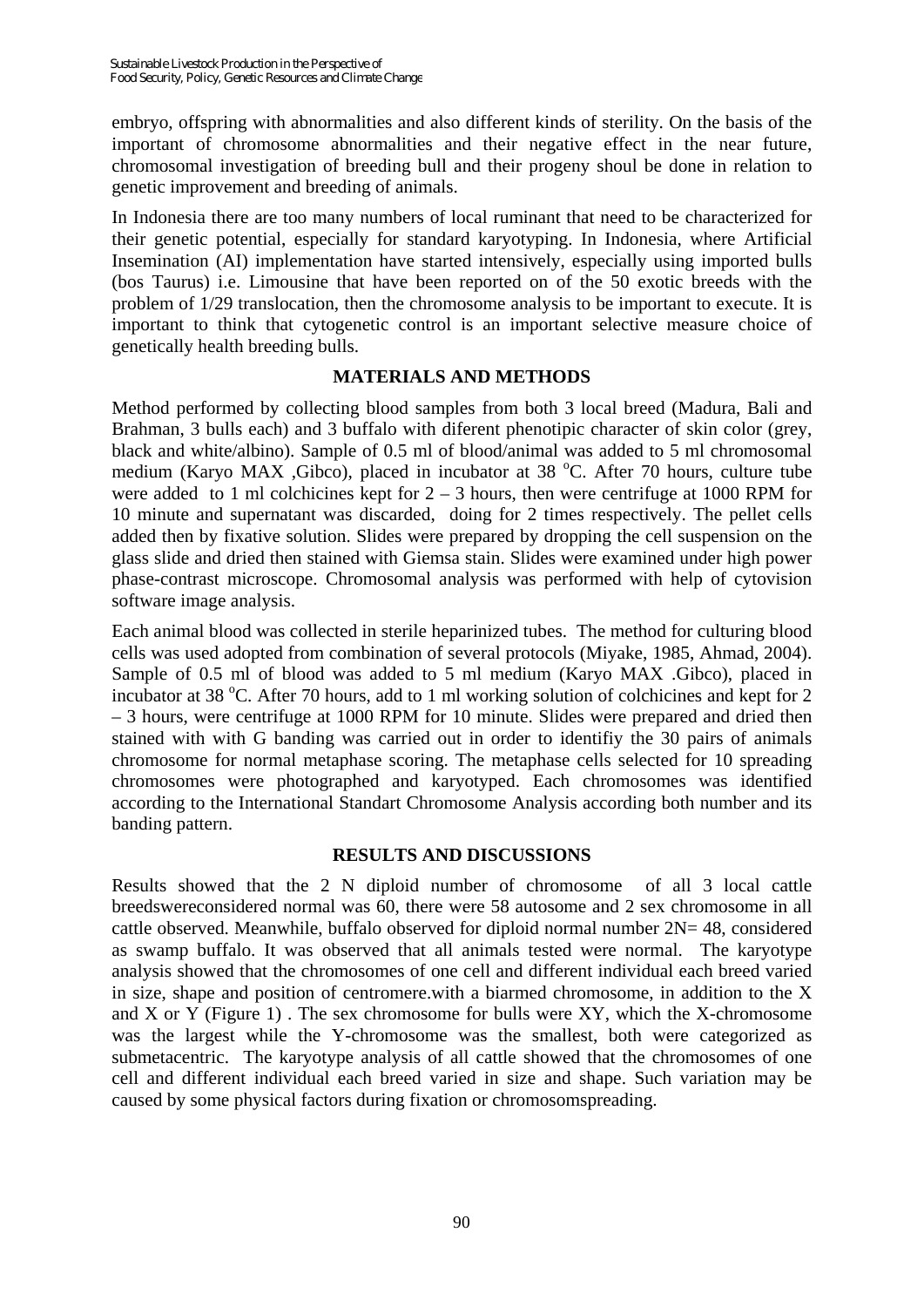

Figure 1. Cattle Chromosome showed a normal numbers of 30 pairs. A.Spreading chromosome resulted in different size and shape of chromosomes. (1000 X).B, Kariotyping using software image of cytovision

The results of chromosome study obtained are relatively similar to others researchers (Anis et al, 1990, Lio et al, 1995) that studied the numbers of breeds cattle that reported that cattle had 60 chromosomes. All of the 30 pairs displayed good qualities characteristic of G-banding pattern. (Figure 1). However, with the help of cytovision software the autosome and sex chromosome could be identified on the basis of their numbers, size and banding patterns. So this technique may be very valuable in cytogenetical analysis of chromosomal abnormality.Cytovision software is very helpfull for having more acurate result.With cytovision, possible in metaphase counting/numbering and chromosome segmentation (split, overlap, and join) tools.

Ahmad et al, (2004) mentioned that screening of breeding bull of different breeds throught karyotyping is important, especially bulls mainteined at semen production unit or Artificial Insemination center. Karyotyping is one amongst different culling parameters. Chromosomal screening is beneficial in the selection of superiors animals. Gustavsson (1979) and Schmutz et al (1997) described reduced fertility in female carriers of the 1:29 translocation. There are many types of chromosome abnormalities in domestic animals and these abnormalities are closely related to the reproductive disorders (Miyake, 1996, Gallagher,et al, 1999, De Luca et al, 2007).

These early study of G banding preparation showed in some improper preparation, a clear banding pattern sometimes could not be obtained, because the bands were unclear or were too close each other. Technique of photography and manual karyotype were also less supported these analyses. (Yamanaka, 1977) suggested that in order to identified each chromosome for karyotype analysis in cattle, the number, intensity, width and disposition of each band, as well as size of chromosomes should be considered.

Ahmad et al, (2004) mentioned that screening of breeding bull of different breeds throught karyotyping is important, especially bulls mainteined at semen production unit or Artificial Insemination center. Karyotyping is one amongst different culling parameters.

## **CONCLUSION**

These study performed of chromosomal analysis of all cattle were clasified as normal.It was recommended to performed chromosomal investigation of breeding bulls before using these bull for semen production for artificiell insemination. It was recommended to performed chromosomal investigation of breeding bulls and Indonesia local breed using for AI.